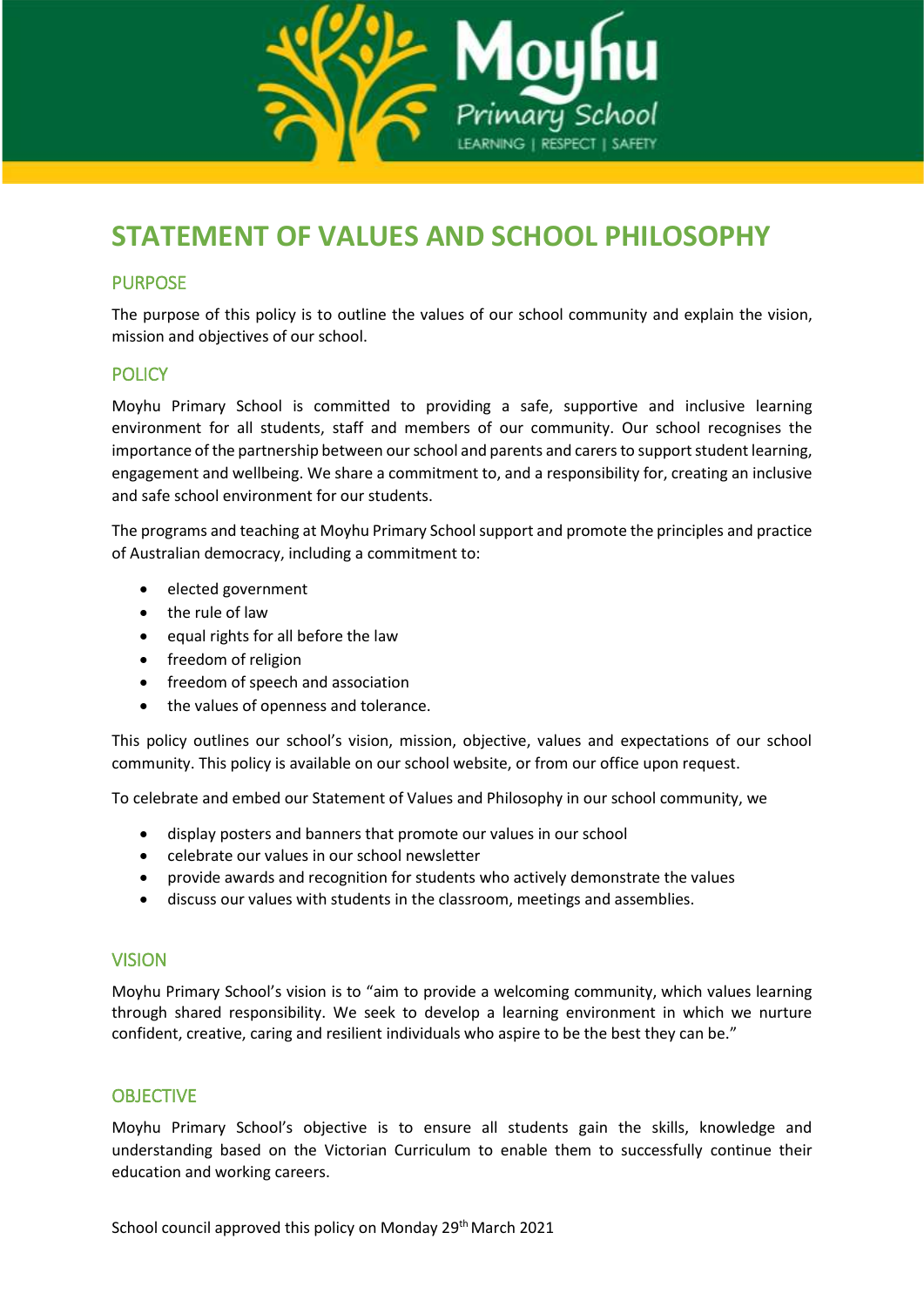# VALUES

Moyhu Primary School values are 'We are Learners', 'We are Respectful' and 'We are Safe'

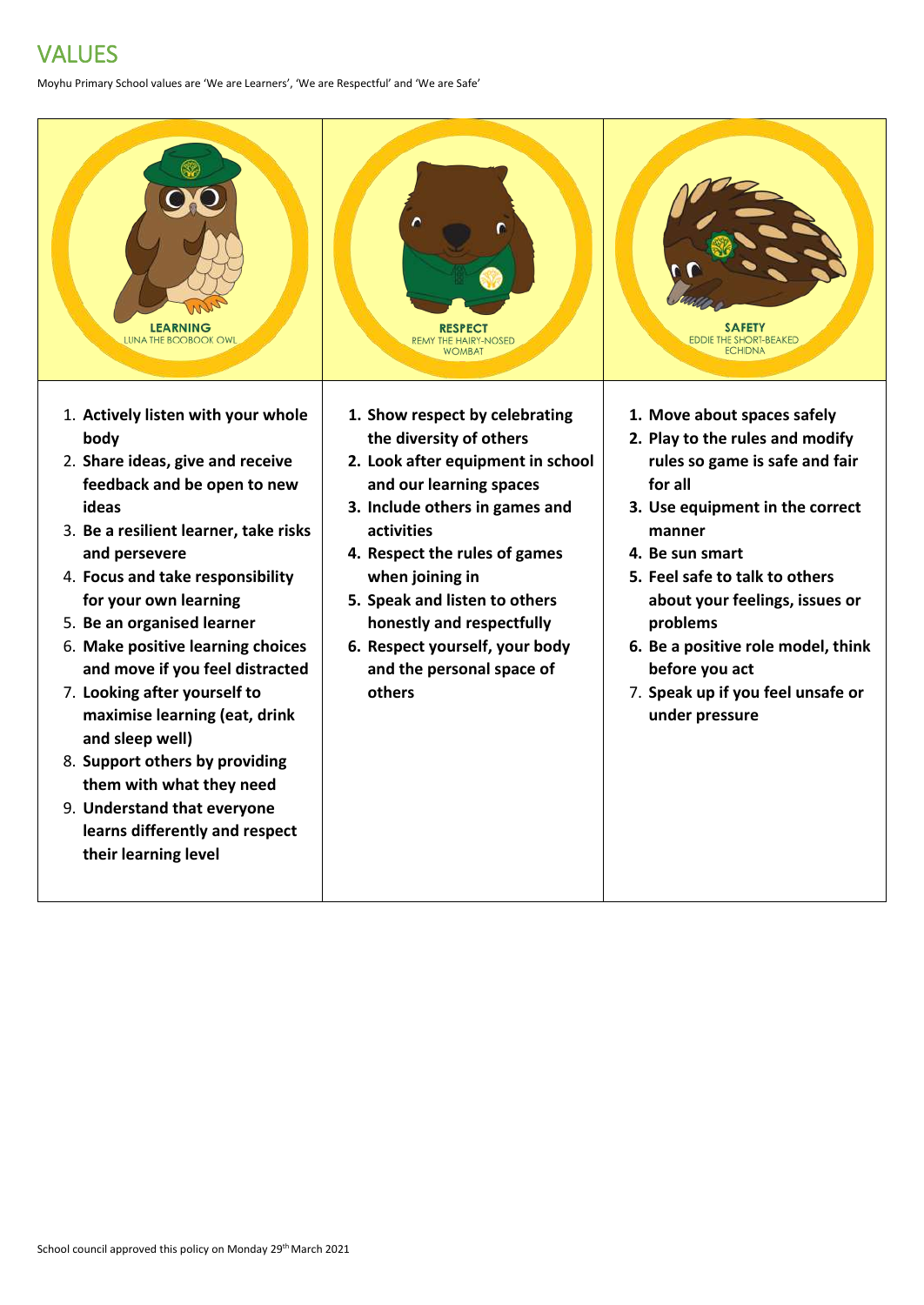## **Behaviour Management Plan**

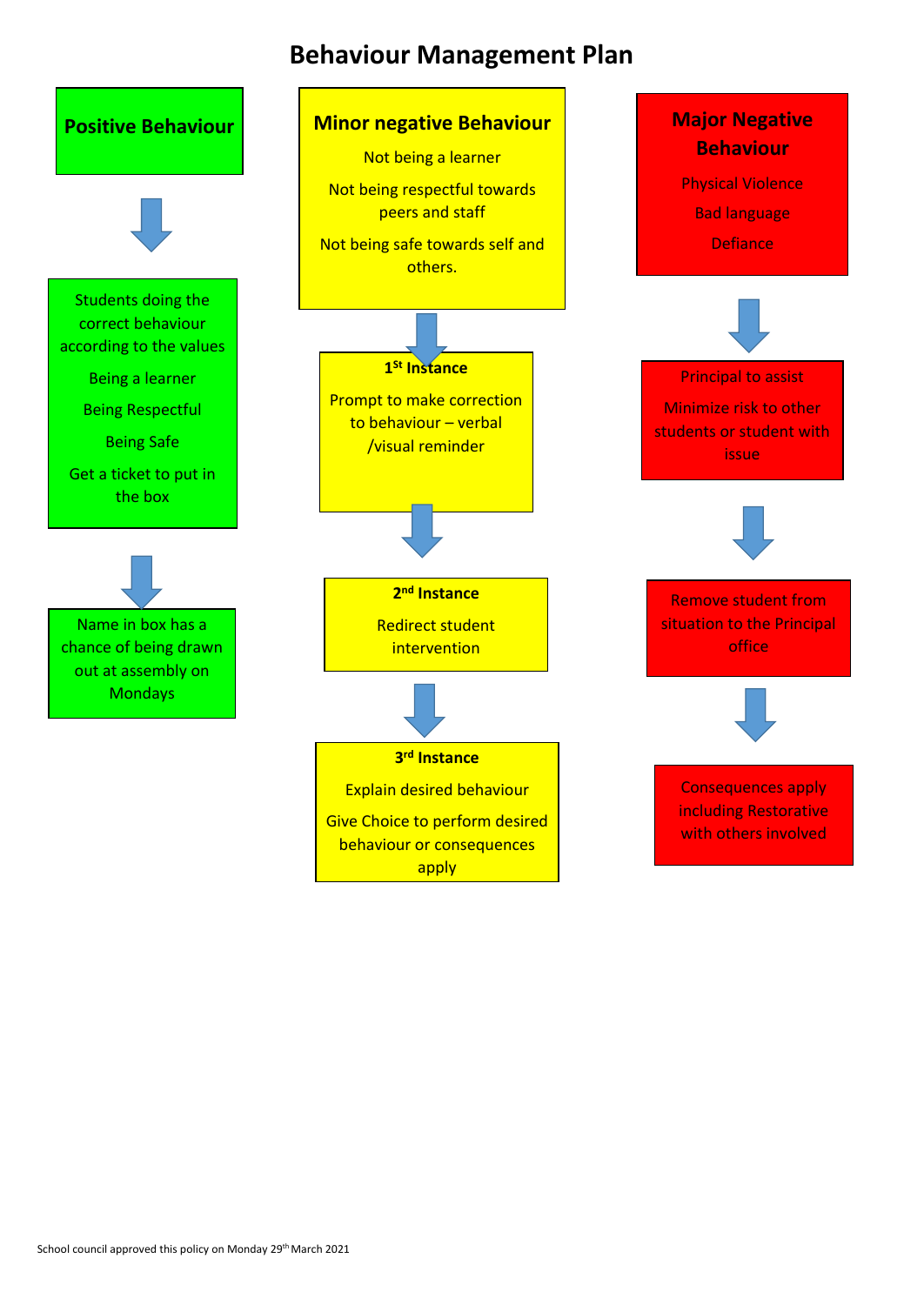### BEHAVIOURAL EXPECTATIONS

Moyhu Primary School acknowledges that the behaviour of staff, parents, carers and students has an impact on our school community and culture. We acknowledge a shared responsibility to create a positive learning environment for the children and young people at our school.

As principals and school leaders, we will:

- model positive behaviour and effective leadership
- communicate politely and respectfully with all members of the school community
- work collaboratively to create a school environment where respectful and safe behaviour is expected of everyone
- behave in a manner consistent with the standards of our profession and meet core responsibilities to provide safe and inclusive environments
- plan, implement and review our work to ensure the care, safety, security and general wellbeing of all students at school
- identify and support students who are or may be at risk
- do our best to ensure every child achieves their personal and learning potential
- work with parents to understand their child's needs and, where necessary, adapt the learning environment accordingly
- respond appropriately when safe and inclusive behaviour is not demonstrated and implement appropriate interventions and sanctions when required
- inform parents of the school's communication and complaints procedures
- ask any person who is acting in an offensive, intimidating or otherwise inappropriate way to leave the school grounds.

As teachers and non-teaching school staff, we will:

- model positive behaviour to students consistent with the standards of our profession
- communicate politely and respectfully with all members of the school community
- proactively engage with parents about student outcomes
- work with parents to understand the needs of each student and, where necessary, adapt the learning environment accordingly
- work collaboratively with parents to improve learning and wellbeing outcomes for students with additional needs
- communicate with the principal and school leaders in the event we anticipate or face any tension or challenging behaviours from parents
- treat all members of the school community with respect.

#### As parents and carers, we will:

- model positive behaviour to our child
- communicate politely and respectfully with all members of the school community
- ensure our child attends school on time, every day the school is open for instruction
- take an interest in our child's school and learning
- work with the school to achieve the best outcomes for our child
- communicate constructively with the school and use expected processes and protocols when raising concerns
- support school staff to maintain a safe learning environment for all students
- follow the school's processes for communication with staff and making complaints
- treat all school leaders, staff, students, and other members of the school community with respect.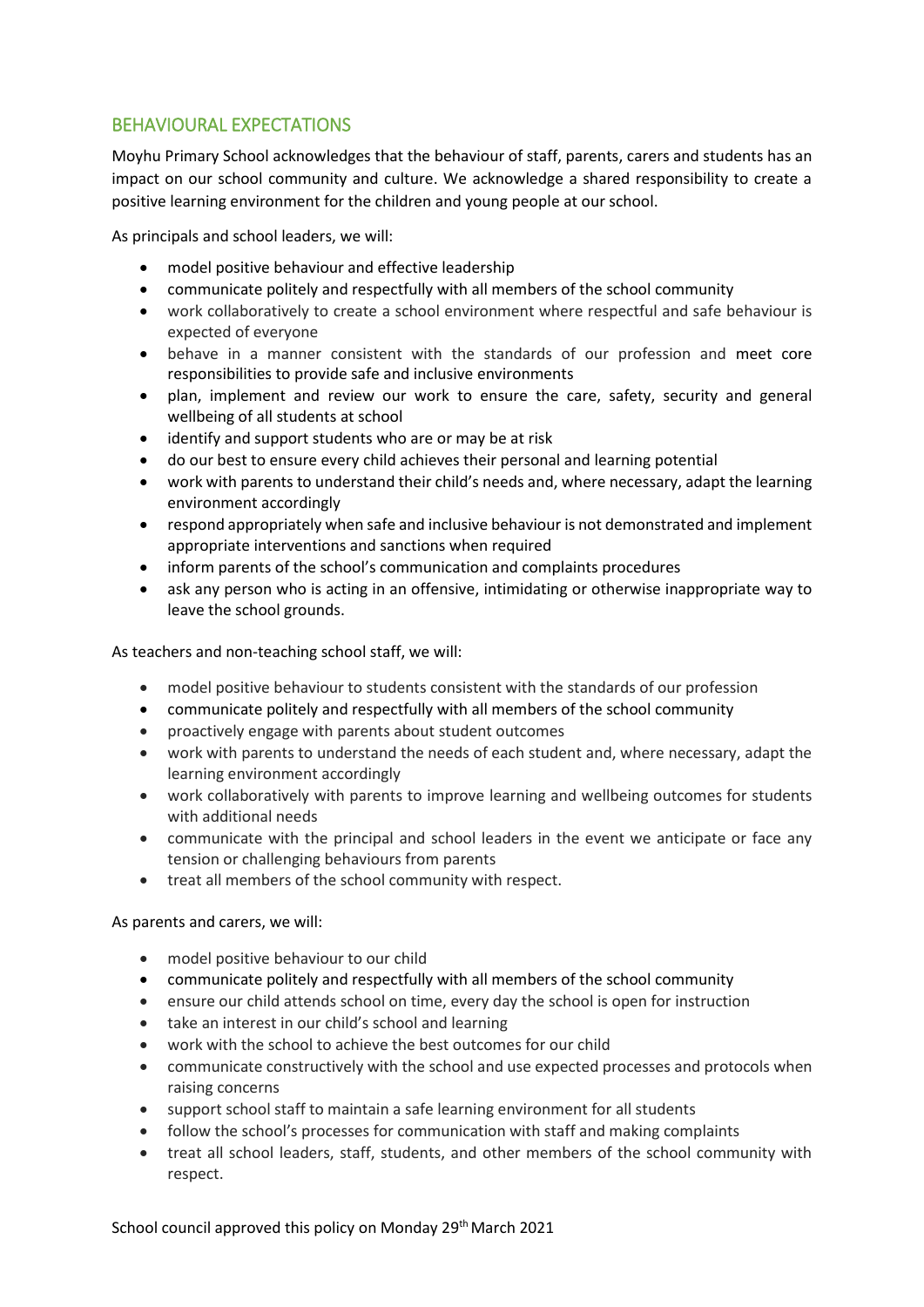As students, we will:

- model positive behaviour to other students
- communicate politely and respectfully with all members of the school community.
- comply with and model school values
- behave in a safe and responsible manner
- respect ourselves, other members of the school community and the school environment.
- actively participate in school
- not disrupt the learning of others and make the most of our educational opportunities.

As community members, we will:

- model positive behaviour to the school community
- treat other members of the school community with respect
- support school staff to maintain a safe and inclusive learning environment for all students
- utilise the school's processes for communication with staff and submitting complaints.

### UNREASONABLE BEHAVIOURS

Schools are not public places, and the Principal has the right to permit or deny entry to school grounds (for more information, see our *Visitors Policy*).

Unreasonable behaviour that is demonstrated by school staff, parents, carers, students or members of our school community will not be tolerated at school, or during school activities.

Unreasonable behaviour includes:

- speaking or behaving in a rude, manipulative, aggressive or threatening way, either in person, via electronic communication or social media, or over the telephone
- the use or threat of violence of any kind, including physically intimidating behaviour such as aggressive hand gestures or invading another person's personal space
- sending demanding, rude, confronting or threatening letters, emails or text messages
- sexist, racist, homophobic, transphobic or derogatory comments
- the use of social media or public forums to make inappropriate or threatening remarks about the school, staff or students.

Harassment, bullying, violence, aggression, threatening behaviour and unlawful discrimination are unacceptable and will not be tolerated at our school.

Unreasonable behaviour and/or failure to uphold the principles of this *Statement of Values and School Philosophy* may lead to further investigation and the implementation of appropriate consequences by the school Principal.

At the Principal's discretion, unreasonable behaviour may be managed by:

- requesting that the parties attend a mediation or counselling sessions
- implementing specific communication protocols
- written warnings
- conditions of entry to school grounds or school activities
- exclusion from school grounds or attendance at school activities
- reports to Victoria Police
- legal action